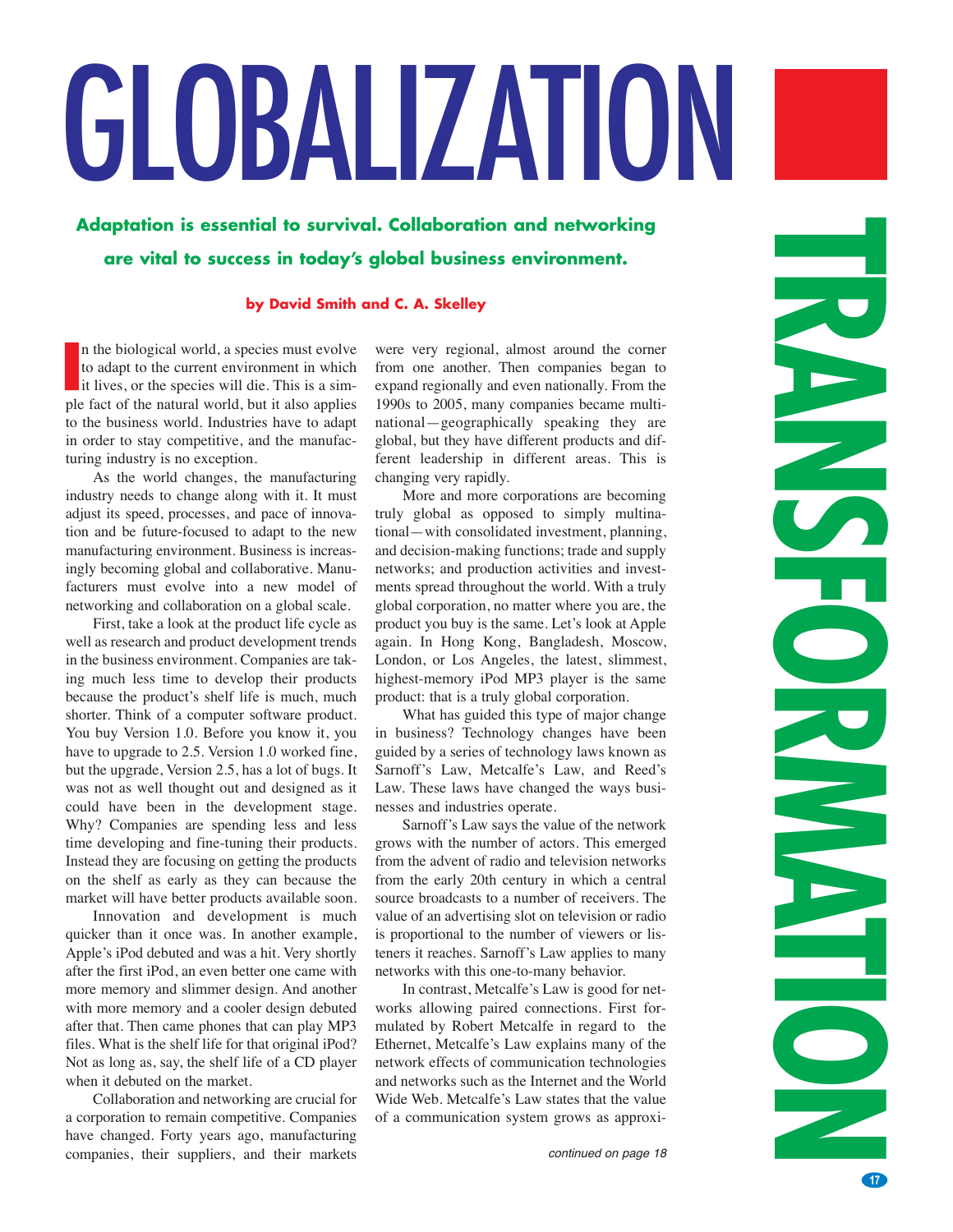**(1960–1980) "Human Side" Management**

# **Value Created by Transforming Inputs into Products**

- Stable Relationships
- Price Consciousness
- Producer-Led Design
- Multinationals
- Regionalism
- Productivity
- **Subsidiaries**
- **Plant Replication** by Region
- **Private Lines**

**Metcalfe's Law (1980–2000) Quality Management Era**

### **Value Created by Providing Solutions, Not Services**

- **Lean Manufacturing**
- Shift to Horizontal **Structure**
- Focus on Core **Competency**
- Reliability and **Durability**
- Producer-Led Design
- Multinational Trade/ Global View
- Market-Centric Design and Delivery
- **Mixed Voice and Media**

**Reed's Law (2000–Future) E-Manufacturing**

# **Value Created by Self-Forming Groups**

- Consumer-Centric Design and Delivery
- **Flat Corporate Structures**
- Collaborative Virtual **Networks**
- Mass Customization
- **Transparency**
- Speed and Agility
- Global Convergence
- IP Convergence

**18**

#### **Sarnoff's Law** continued from page 17

mately the square of the number of users of the system  $(N^2)$ : the actual calculation is  $N(N-1)$ , or  $N^2$  – N. Examples include telephones and email: neither is of any use if you are the only one who has it, but they become a key part of your life when all or most of your contacts are connected. Interconnecting two networks creates value greatly exceeding the combined values of the original two unconnected networks.

The key point about Metcalfe's Law is that because the growth in value is faster than just the increase in the number of users, simply interconnecting two independent networks creates value greatly exceeding the combined values of the original two unconnected networks. Another example is classified ads: the bigger the marketplace, the better for both buyers and sellers.

Finally, Reed's  $Law<sup>1</sup>$ , the assertion of David P. Reed, observes that when a network allows the users to form groups, the utility of large networks, particularly social networks, can scale exponentially with the size of the network, taking into account the many groupgroup connections that are now possible. In this case, combining two unconnected networks can create tremendous value.

The reason for this is that the number of possible subgroups of network participants is  $2^N - N - 1$ , where *N* is the number of participants. This grows much more rapidly than either the number of participants, *N*, or the number of possible pair connections (which follows Metcalfe's Law), so that even if the utility of groups available to be joined is very small on a per-group basis, eventually the network effect of potential group membership can dominate the overall economics of the system.

These groups are self-formed through communications via the Internet, electronic devices, or other innovative methods. One key point is that these communicators are not just groups of people anymore. This is the fundamental shift in manufacturing and other industries: Reed's Law and self-forming groups.

As organizations move to Reed's Law, forming and connecting groups, they develop into truly global enterprises. Whether social, academic, government, or corporate, these groups are being governed by Reed's Law. Academia is working globally in research and development as is government. Society itself is following the law. Consider Web sites like MySpace.com perfect examples of the way our communications and networks are changing. Corporations are following, and Reed's Law drives this new approach of innovation in manufacturing. The new model connects research labs, free agents, academia, and new markets. The manufacturing



sector cannot miss out on this change if it hopes to thrive in the emerging business economy.

A good example of a global enterprise operating under Reed's Law is Boeing, which only manufactures about 8 percent of its new 787 airplanes. It has more than 300 company partners operating in 68 different countries.

Manufacturers are changing. They are no longer simply multinational companies operating autonomously in a number of countries but are truly global enterprises, networking and collaborating with a number of different groups in different locations. This is Reed's Law in action.